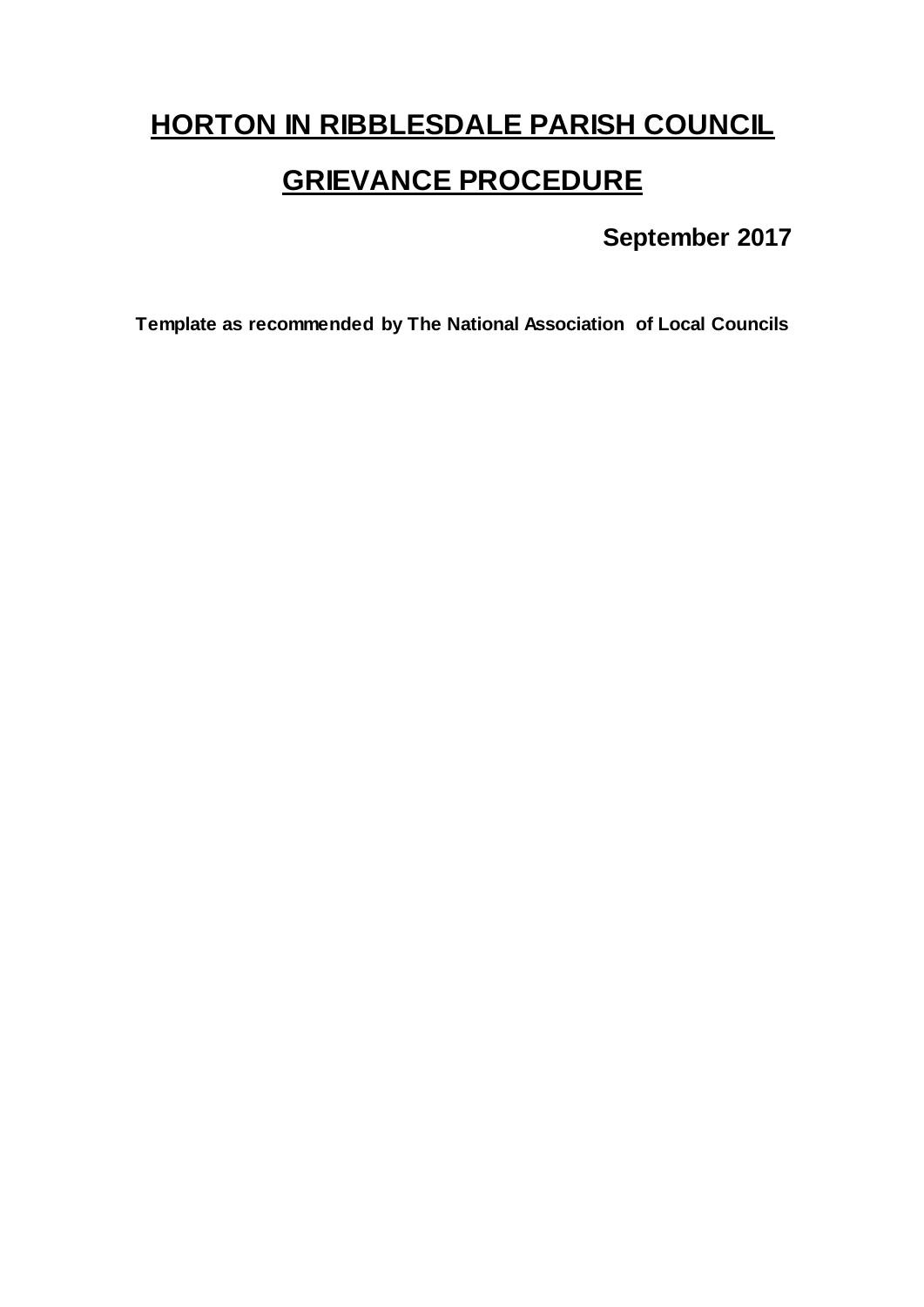## **HORTON IN RIBBLESDALE PARISH COUNCIL'S GRIEVANCE POLICY September 2017**

#### **INTRODUCTION**

- 1. This policy is based on and complies with the 2015 ACAS Code of Practice [\(http://www.acas.org.uk/CHttpHandler.ashx?id=1047&p=0\).](http://www.acas.org.uk/CHttpHandler.ashx?id=1047&p=0) It also takes account of the ACAS guide on discipline and grievances at work. [\(http://www.acas.org.uk/media/pdf/b/l/Discipline-and-grievances-Acas](http://www.acas.org.uk/media/pdf/b/l/Discipline-and-grievances-Acas-guide.pdf)[guide.pdf.\)](http://www.acas.org.uk/media/pdf/b/l/Discipline-and-grievances-Acas-guide.pdf). It aims to encourage and maintain good relationships between the Council and its employees by treating grievances seriously and resolving them as quickly as possible. It sets out the arrangements for employees to raise their concerns, problems or complaints about their employment with the Council. The policy will be applied fairly, consistently and in accordance with the Equality Act 2010.
- 2. Many problems can be raised and settled during the course of everyday working relationships. Employees should aim to settle most grievances informally with their line manager.
- 3. This policy confirms:
	- employees have the right to be accompanied or represented at a grievance meeting or appeal by a workplace colleague, a trade union representative or a trade union official. The companion will be permitted to address the grievance/appeal meetings, to present the employee's case for his /her grievance/appeal and to confer with the employee. The companion cannot answer questions put to the employee, address the meeting against the employee's wishes or prevent the employee from explaining his/her case
	- the Council will give employees reasonable notice of the date of the grievance/appeal meetings. Employees and their companions must make all reasonable efforts to attend. If the employee's companion is not available for the proposed date of the meeting, the employee can request a postponement and can propose an alternative date that is within five working days of the original meeting date
	- any changes to specified time limits must be agreed by the employee and the Council
	- an employee has the right to appeal against the decision about his/her grievance. The appeal decision is final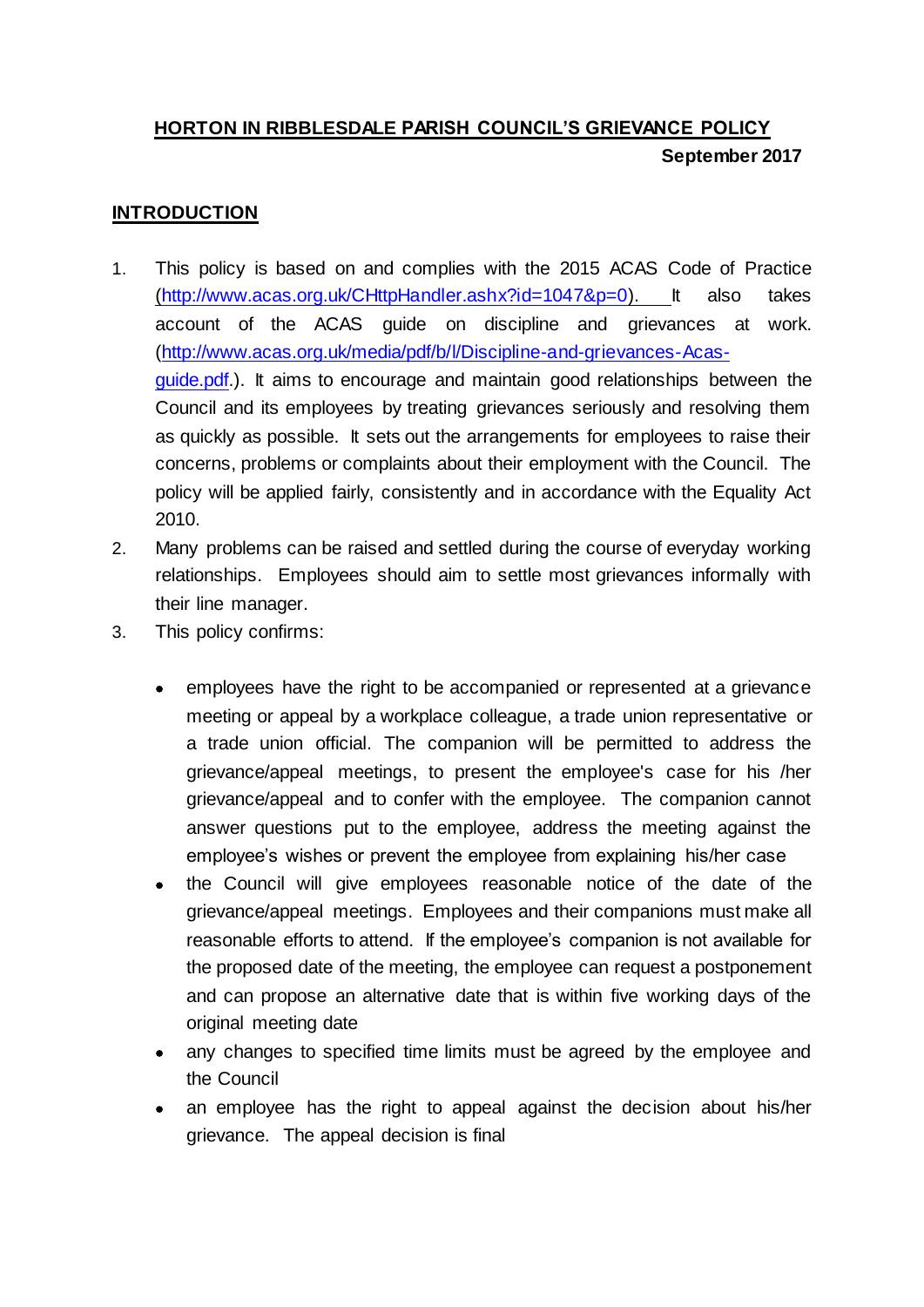- information about an employee's grievance will be restricted to those involved in the grievance process. A record of the reason for the grievance, its outcome and action taken is confidential to the employee. The employee's grievance records will be held by the Council in accordance with the Data Protection Act 1998
- recordings of the proceedings at any stage of the grievance procedure are prohibited, unless agreed as a reasonable adjustment that takes account of an employee's medical condition
- if an employee who is already subject to a disciplinary process raises a grievance, the grievance will normally be heard after completion of the disciplinary procedure
- if a grievance is not upheld, no disciplinary action will be taken against an employee if he/she raised the grievance in good faith
- the Council may consider mediation at any stage of the grievance procedure where appropriate, (for example where there have been communication breakdowns or allegations of bullying or harassment). Mediation is a dispute resolution process which requires the Council's and the employee's consent.

#### **INFORMAL GRIEVANCE PROCEDURE**

4. The Council and its employees benefit if grievances are resolved informally and as quickly as possible. As soon as a problem arises, the employee should raise it with his/her manager to see if an informal solution is possible. Both should try to resolve the matter at this stage. If the employee does not want to discuss the grievance with his/her manager (for example, because it concerns the manager), the employee should contact the Chairman of the staffing committee or, if appropriate, another member of the staffing committee.

#### **FORMAL GRIEVANCE PROCEDURE**

- 5. If it is not possible to resolve the grievance informally, the employee may submit a formal grievance. It should be submitted in writing to the Chairman of the staffing committee.
- 6. The staffing committee will appoint a sub-committee of three members to investigate the grievance. The sub-committee will appoint a Chairman from one of its members. No councillor with direct involvement in the matter shall be appointed to the sub-committee.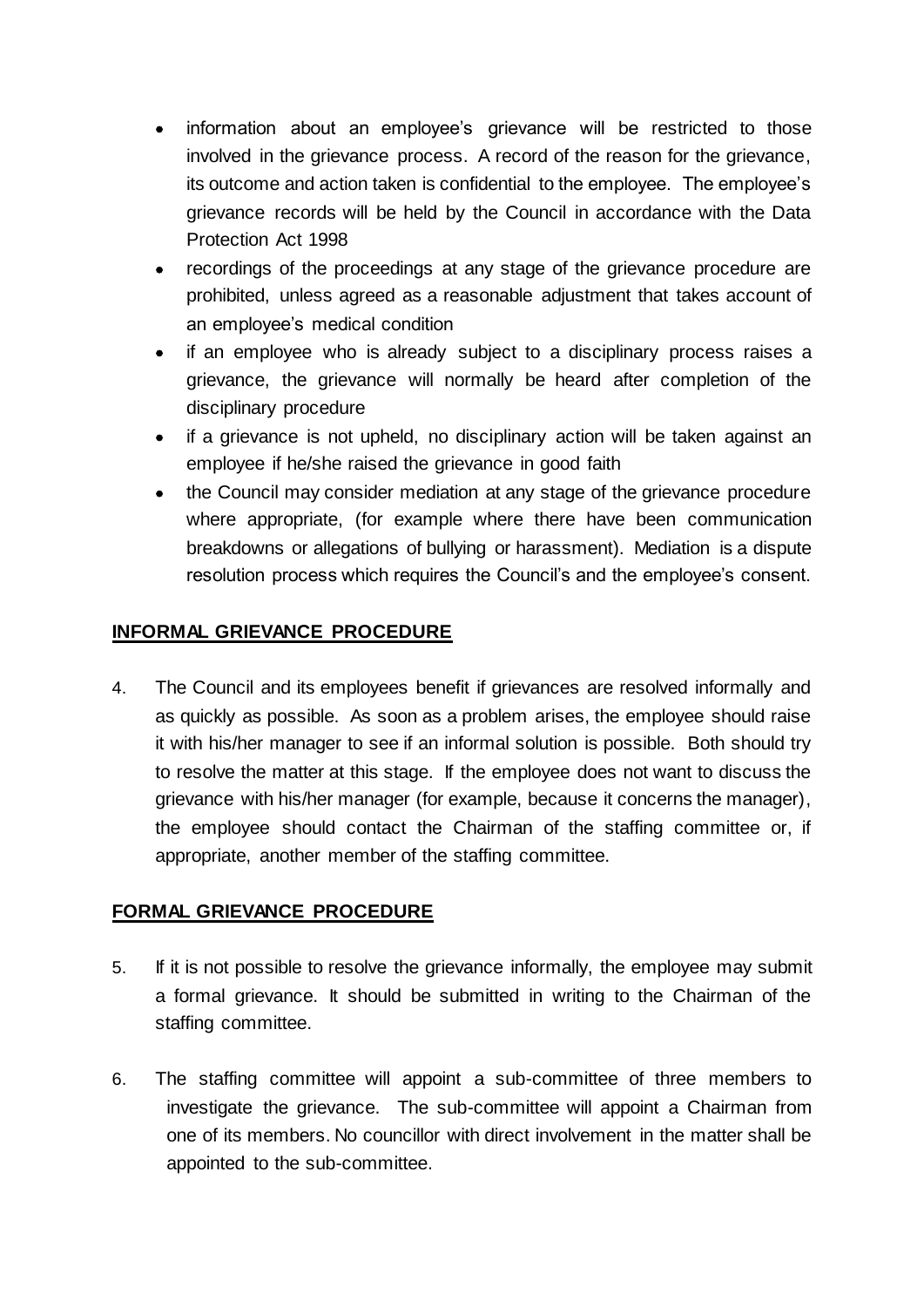#### **Investigation**

7. The sub-committee will investigate the matter before the grievance meeting which may include interviewing others (e.g. employees, councilors or members of the public) .

#### **Notification**

- 8. Within 10 working days of the Council receiving the employee's grievance, the employee will be asked, in writing, to attend a grievance meeting. The subcommittee's letter will include the following:
	- the names of its Chairman and other members
	- a summary of the employee's grievance based on his/her written submission
	- the date, time and place for the meeting. The employee will be given reasonable notice of the meeting which will be within 25 working days of when the Council received the grievance
	- the employee's right to be accompanied by a a workplace colleague, a trade union representative or a trade union official
	- a copy of the Council's grievance policy
	- confirmation that, if necessary, witnesses may attend on the employee's behalf and that the employee should provide the names of his/her witnesses at least five working days before the meeting
	- confirmation that the employee will provide the Council with any supporting evidence at least five working days before the meeting.

#### **The grievance meeting**

- 9. At the grievance meeting:
	- the Chairman will introduce the members of the sub-committee to the employee
	- the employee (or companion) will set out the grievance and present the evidence
	- the Chairman will ask the employee what action does he/she wants the Council to take
	- any member of the sub-committee and the employee (or the companion) may question any witness
	- the employee (or companion) will have the opportunity to sum up the case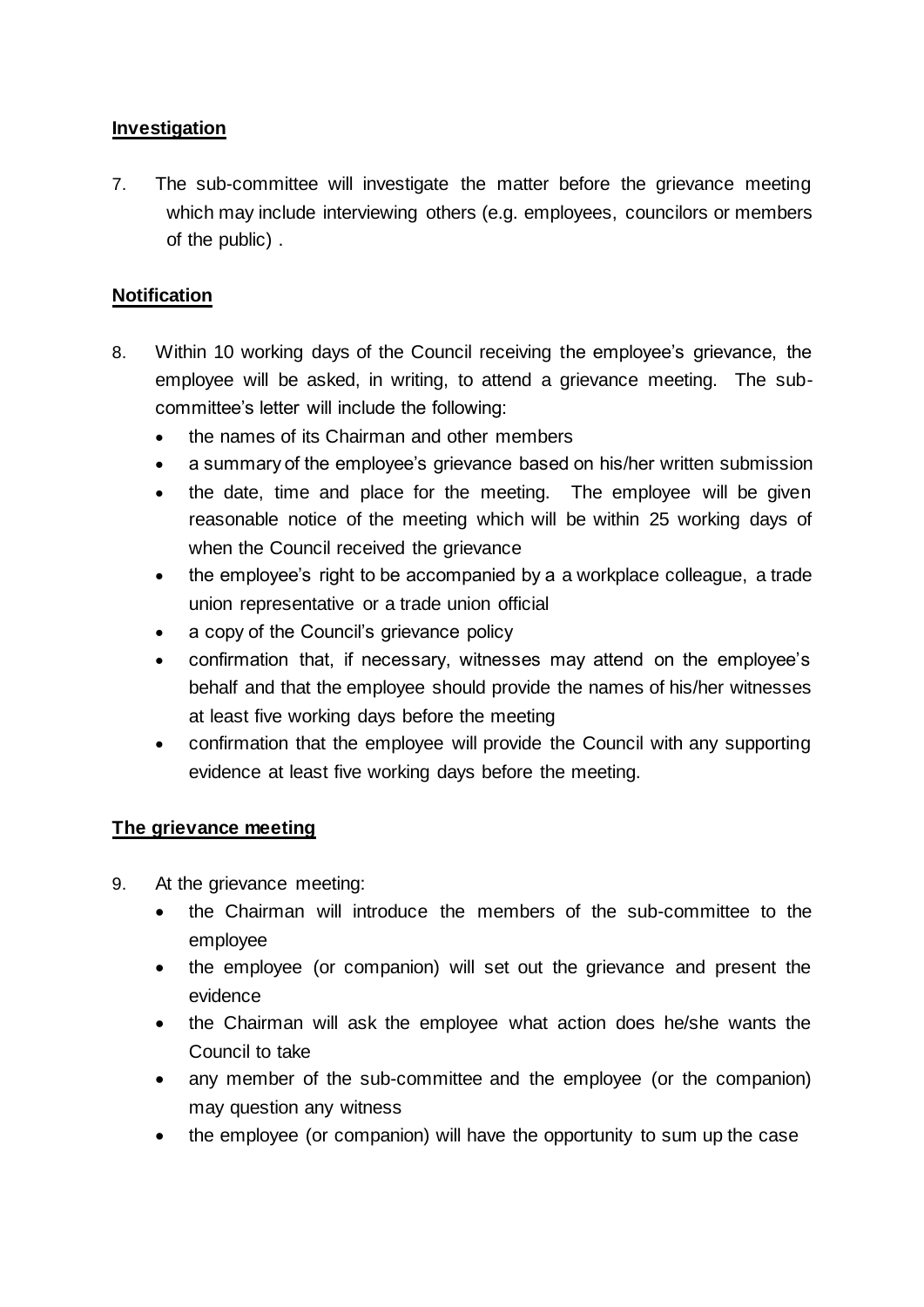- the Chairman will provide the employee with the sub-committee's decision, in writing, within five working days of the meeting. The letter will notify the employee of the action, if any, that the Council will take and of the employee's right to appeal
- a grievance meeting may be adjourned to allow matters that were raised during the meeting to be investigated by the sub-committee.

#### **The appeal**

- 10. If an employee decides that his/her grievance has not been satisfactorily resolved by the sub-committee, he/she may submit a written appeal to the staffing committee. An appeal must be received by the Council within five working days of the employee receiving the sub-committee's decision and must specify the grounds of appeal.
- 11. Appeals may be raised on a number of grounds, eg:
	- a failure by the Council to follow its grievance policy
	- the decision was not supported by the evidence
	- the action proposed by the sub-committee was inadequate/inappropriate
	- new evidence has come to light since the grievance meeting.
- 12. The Appeal will be heard by a panel of three members of the staffing committee who have not previously been involved in the case. There may be insufficient members of the staffing committee who have not previously been involved. If so, the appeal panel will be a committee of three Council members who may include members of the staff committee. The appeal panel will appoint a Chairman from one of its members.
- 13. The employee will be notified, in writing, within 10 working days of receipt of the appeal of the time, date and place of the appeal meeting. The meeting will take place within 25 working days of the Council's receipt of the appeal. The employee will be advised that he/she may be accompanied by a workplace colleague, a trade union representative or a trade union official.
- 14. At the appeal meeting, the Chairman will:
	- introduce the panel members to the employee
	- explain the purpose of the meeting, which is to hear the employee's reasons for appealing against the decision of the staffing sub-committee
	- explain the action that the appeal panel may take.